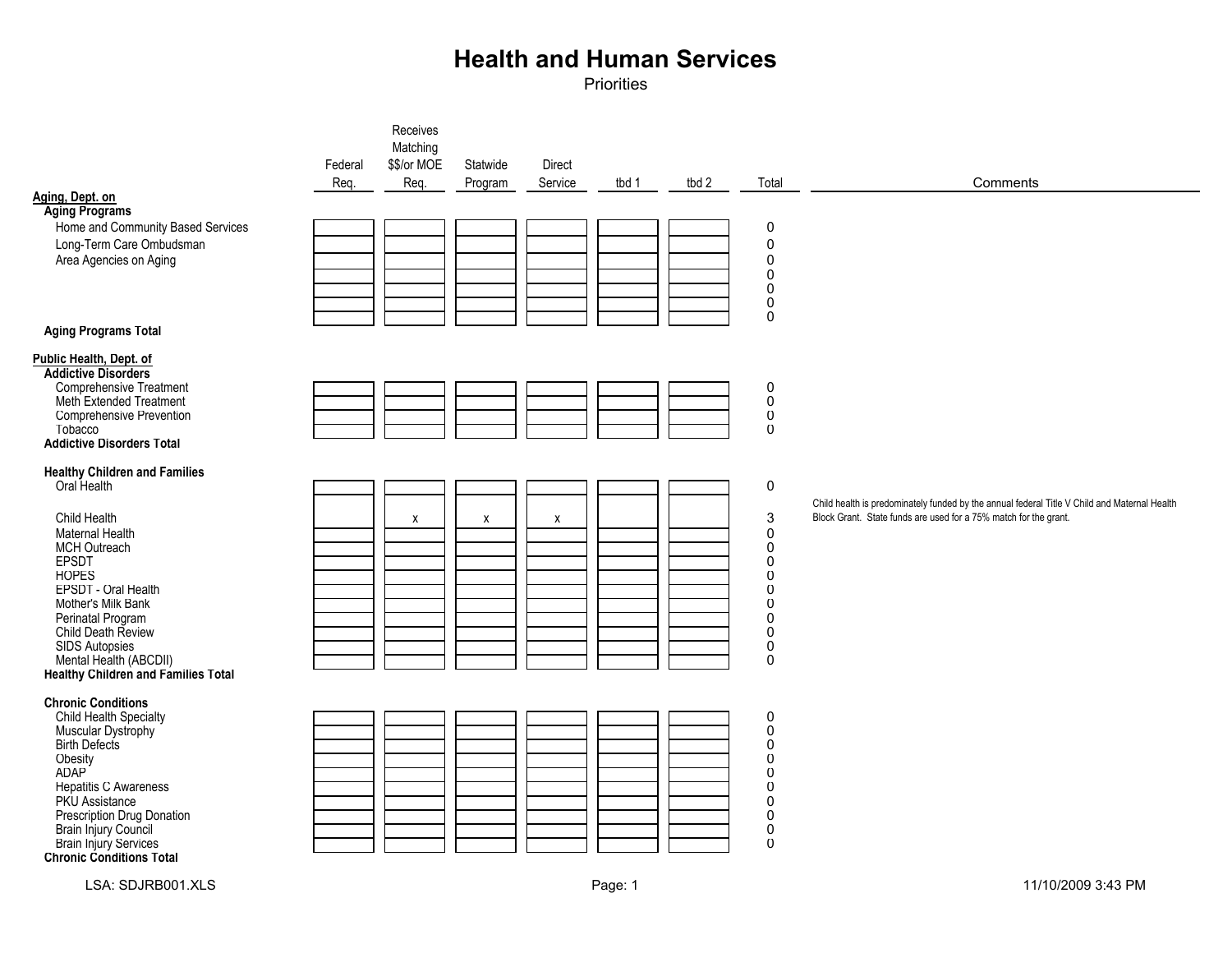|         | Receives    |          |               |       |       |       |          |
|---------|-------------|----------|---------------|-------|-------|-------|----------|
|         | Matching    |          |               |       |       |       |          |
| Federal | \$\$/or MOE | Statwide | <b>Direct</b> |       |       |       |          |
| Req.    | Reg.        | Program  | Service       | tbd 1 | tbd 2 | Total | Comments |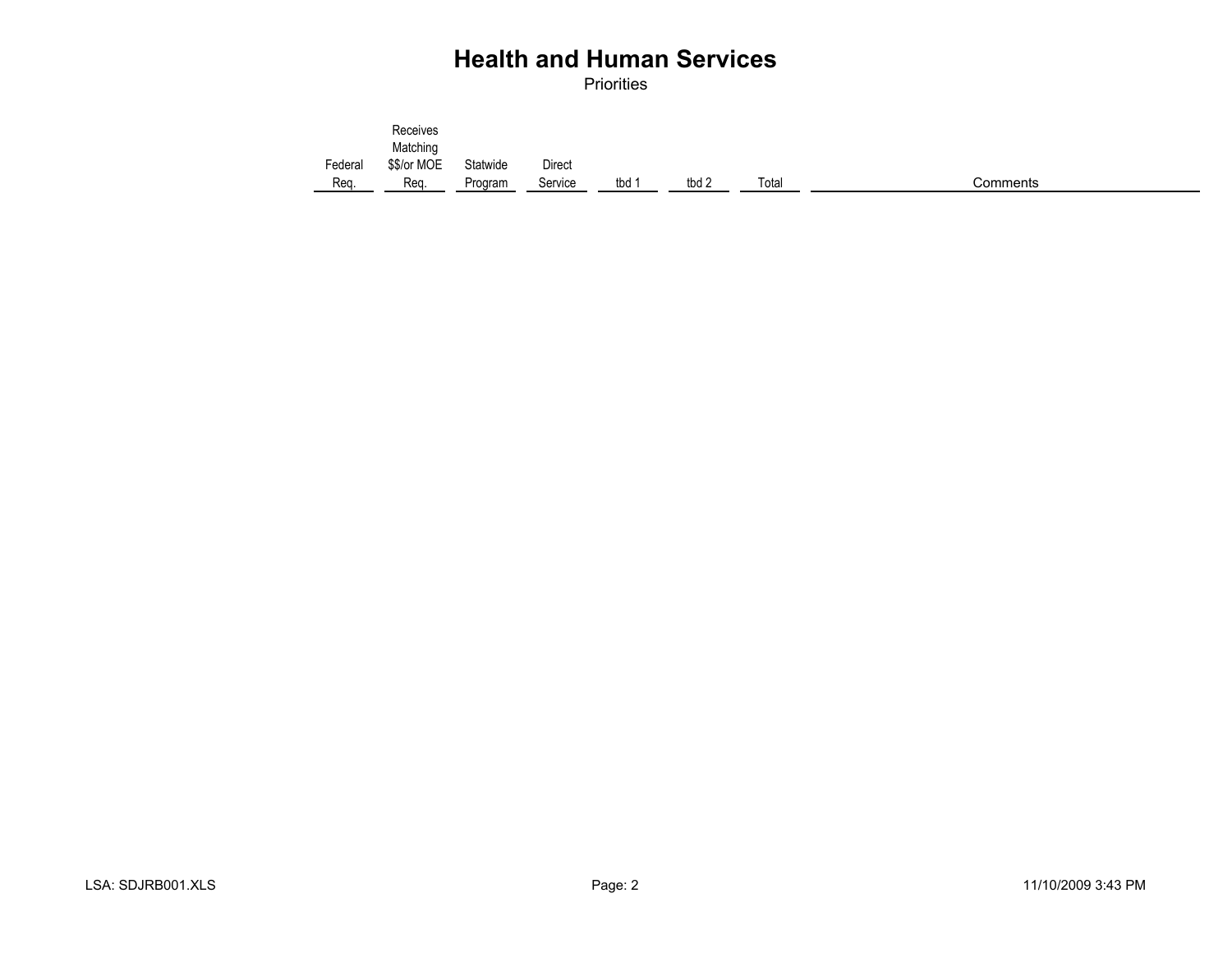| <b>Community Capacity</b><br>Primecarre<br>Health Delivery System<br>Child Vision Screening<br>Local Public Health Liaison<br><b>Essential Services LBOH</b><br><b>Local BOH Environment</b><br>UI Mental Health Work                                                                                                                                     | Federal<br>Req. | Receives<br>Matching<br>\$\$/or MOE<br>Req. | Statwide<br>Program | Direct<br>Service | tbd 1 | tbd 2 | Total<br>0<br>$\pmb{0}$<br>$\pmb{0}$<br>$\pmb{0}$<br>$\boldsymbol{0}$<br>$\pmb{0}$<br>$\pmb{0}$                                                                            | Comments |
|-----------------------------------------------------------------------------------------------------------------------------------------------------------------------------------------------------------------------------------------------------------------------------------------------------------------------------------------------------------|-----------------|---------------------------------------------|---------------------|-------------------|-------|-------|----------------------------------------------------------------------------------------------------------------------------------------------------------------------------|----------|
| Cherokee MHI Work<br><b>Community Capacity Total</b>                                                                                                                                                                                                                                                                                                      |                 |                                             |                     |                   |       |       | $\mathbf 0$                                                                                                                                                                |          |
| <b>Elderly Wellness</b><br>Local Public Health Nursing<br>Home Care Aide<br><b>Elderly Wellness Total</b>                                                                                                                                                                                                                                                 |                 |                                             |                     |                   |       |       | $\begin{smallmatrix}0\\0\end{smallmatrix}$                                                                                                                                 |          |
| <b>Environmental Hazards</b><br><b>Environmental Health</b><br>Childhood Lead<br>Environmental Epidemiology<br>Childhood Lead Poisoning Prevention<br>Environmental Hazards Total                                                                                                                                                                         |                 |                                             |                     |                   |       |       | $\boldsymbol{0}$<br>$\overline{0}$<br>$\pmb{0}$<br>$\overline{0}$                                                                                                          |          |
| <b>Infectious Diseases</b><br>Center for Epidemiology<br>Vacc. Prev. Diseases<br>Hepatitis Ed/Tx/Prev.<br>Prescription Services<br><b>STDs</b><br>Tuberculosis<br><b>Infectious Diseases Total</b>                                                                                                                                                        |                 |                                             |                     |                   |       |       | $\mathbf 0$<br>$\pmb{0}$<br>$\pmb{0}$<br>$\pmb{0}$<br>$\pmb{0}$<br>$\mathbf 0$                                                                                             |          |
| <b>Public Protection</b><br><b>Water Programs</b><br>Milk Certification<br>IA's Antiviral Stockpile<br>EMS<br><b>EMS Contracts</b><br><b>State Medical Examiner</b><br>Certificate of Need<br>Children Sex Violence Prevention<br>Plumber Licensing<br><b>Emergency Medical Services</b><br>State Poison Control Center<br><b>Public Protection Total</b> |                 |                                             |                     |                   |       |       | $\pmb{0}$<br>$\pmb{0}$<br>$\mathbf 0$<br>$\boldsymbol{0}$<br>$\mathbf 0$<br>$\mathbf 0$<br>$\mathbf 0$<br>$\mathbf 0$<br>$\mathbf 0$<br>$\boldsymbol{0}$<br>$\overline{0}$ |          |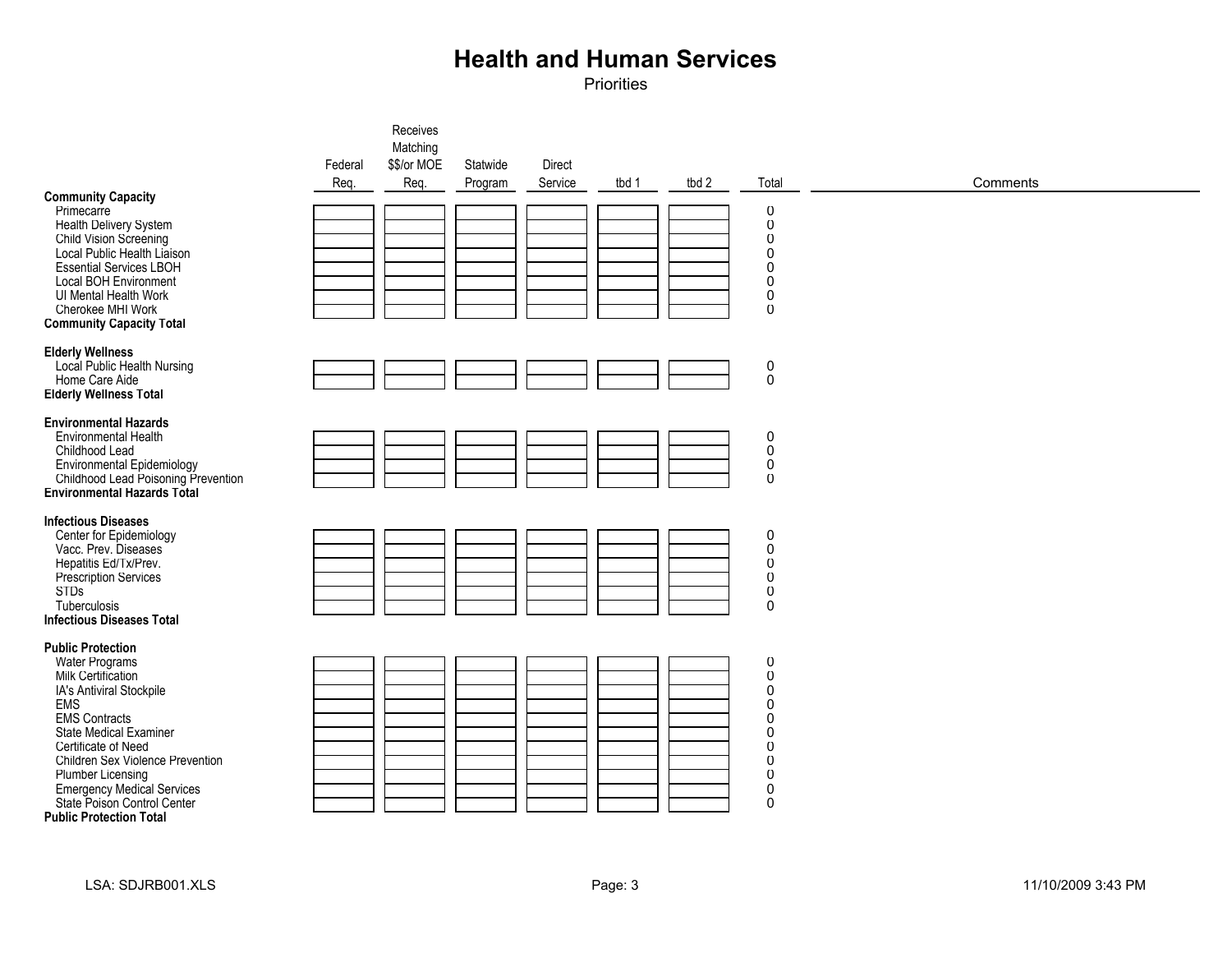|                                                                    |         | Receives    |          |         |       |       |                                              |          |
|--------------------------------------------------------------------|---------|-------------|----------|---------|-------|-------|----------------------------------------------|----------|
|                                                                    |         | Matching    |          |         |       |       |                                              |          |
|                                                                    | Federal | \$\$/or MOE | Statwide | Direct  |       |       |                                              |          |
|                                                                    | Req.    | Req.        | Program  | Service | tbd 1 | tbd 2 | Total                                        | Comments |
| <b>Resource Management</b>                                         |         |             |          |         |       |       |                                              |          |
| Department Director                                                |         |             |          |         |       |       | $\pmb{0}$                                    |          |
| Finance/Admin. Services                                            |         |             |          |         |       |       | $\pmb{0}$                                    |          |
| Information Management                                             |         |             |          |         |       |       | 0                                            |          |
| Human Resources<br>Department Wide Act.                            |         |             |          |         |       |       | $\mathbf 0$<br>$\pmb{0}$                     |          |
| <b>DAS Utility Billings</b>                                        |         |             |          |         |       |       | 0                                            |          |
| Resource Management Total                                          |         |             |          |         |       |       |                                              |          |
|                                                                    |         |             |          |         |       |       |                                              |          |
| Human Services, Dept. of                                           |         |             |          |         |       |       |                                              |          |
| <b>Family Investment Program/JOBS</b><br>Family Investment Program |         |             |          |         |       |       |                                              |          |
| Promise Jobs Program                                               |         |             |          |         |       |       | $\begin{smallmatrix} 0\\0 \end{smallmatrix}$ |          |
| Family Investment Program/JOBS Total                               |         |             |          |         |       |       |                                              |          |
|                                                                    |         |             |          |         |       |       |                                              |          |
| <b>Child Support Recoveries</b>                                    |         |             |          |         |       |       | $\pmb{0}$                                    |          |
|                                                                    |         |             |          |         |       |       | $\pmb{0}$                                    |          |
|                                                                    |         |             |          |         |       |       | $\pmb{0}$                                    |          |
|                                                                    |         |             |          |         |       |       | 0                                            |          |
|                                                                    |         |             |          |         |       |       | $\pmb{0}$                                    |          |
| <b>Child Support Recoveries Total</b>                              |         |             |          |         |       |       |                                              |          |
| <b>Medical Assistance</b>                                          |         |             |          |         |       |       |                                              |          |
| optional service                                                   |         |             |          |         |       |       | $\pmb{0}$                                    |          |
| optional service                                                   |         |             |          |         |       |       | $\pmb{0}$                                    |          |
| optional service                                                   |         |             |          |         |       |       | $\pmb{0}$                                    |          |
| optional service                                                   |         |             |          |         |       |       | $\pmb{0}$                                    |          |
| optional service<br>optional service                               |         |             |          |         |       |       | 0<br>0                                       |          |
| optional service                                                   |         |             |          |         |       |       | 0                                            |          |
| optional service                                                   |         |             |          |         |       |       | $\mathbf 0$                                  |          |
| optional service                                                   |         |             |          |         |       |       | $\pmb{0}$                                    |          |
| optional service                                                   |         |             |          |         |       |       | $\pmb{0}$                                    |          |
| <b>Medical Assistance Total</b>                                    |         |             |          |         |       |       |                                              |          |
| <b>Medical Contracts</b>                                           |         |             |          |         |       |       |                                              |          |
|                                                                    |         |             |          |         |       |       | $\pmb{0}$                                    |          |
|                                                                    |         |             |          |         |       |       | $\pmb{0}$                                    |          |
|                                                                    |         |             |          |         |       |       | $\pmb{0}$                                    |          |
|                                                                    |         |             |          |         |       |       | $\pmb{0}$<br>$\pmb{0}$                       |          |
| <b>Medical Contracts Total</b>                                     |         |             |          |         |       |       |                                              |          |
|                                                                    |         |             |          |         |       |       |                                              |          |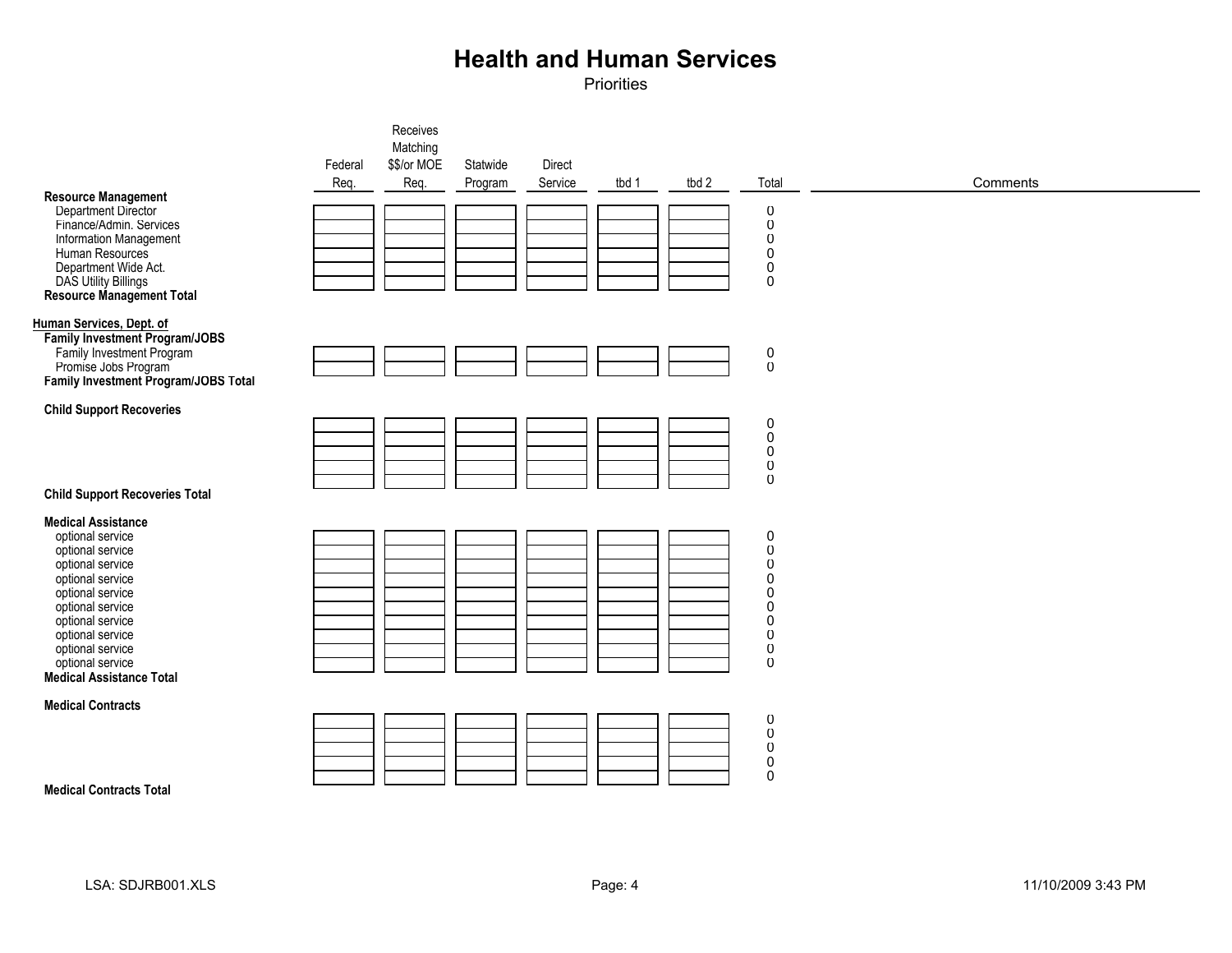|                                                                                                                                                                                              | Federal<br>Req. | Receives<br>Matching<br>\$\$/or MOE<br>Req. | Statwide<br>Program | Direct<br>Service | tbd 1 | tbd 2 | Total                                                                 | Comments |
|----------------------------------------------------------------------------------------------------------------------------------------------------------------------------------------------|-----------------|---------------------------------------------|---------------------|-------------------|-------|-------|-----------------------------------------------------------------------|----------|
| State Children's Health Ins. (hawk-i)<br>Medicaid Expansion Coverage 100-133%<br>Health and Dental Insurance 134-300%<br>Dental Only Coverage<br>State Children's Health Ins. (hawk-i) Total |                 |                                             |                     |                   |       |       | $\pmb{0}$<br>$\mathbf 0$<br>$\pmb{0}$                                 |          |
| <b>State Supplementary Assistance</b><br><b>State Supplementary Assistance Total</b>                                                                                                         |                 |                                             |                     |                   |       |       | $\mathbf 0$<br>$\pmb{0}$<br>$\mathbf 0$<br>$\mathbf 0$<br>$\mathbf 0$ |          |
| <b>Health Insurance Premium Payment</b><br>Health Insurance Premium Payment Total                                                                                                            |                 |                                             |                     |                   |       |       | $\pmb{0}$<br>$\mathbf 0$<br>$\pmb{0}$<br>$\pmb{0}$<br>$\pmb{0}$       |          |
| <b>Family Planning</b><br><b>Family Planning Total</b>                                                                                                                                       |                 |                                             |                     |                   |       |       | $\bf{0}$<br>$\pmb{0}$<br>$\mathbf 0$<br>$\mathbf 0$<br>$\mathbf 0$    |          |
| <b>Pregnancy Counseling</b><br><b>Pregnancy Counseling Total</b>                                                                                                                             |                 |                                             |                     |                   |       |       | $\pmb{0}$<br>$\pmb{0}$<br>$\mathbf 0$<br>$\pmb{0}$<br>$\pmb{0}$       |          |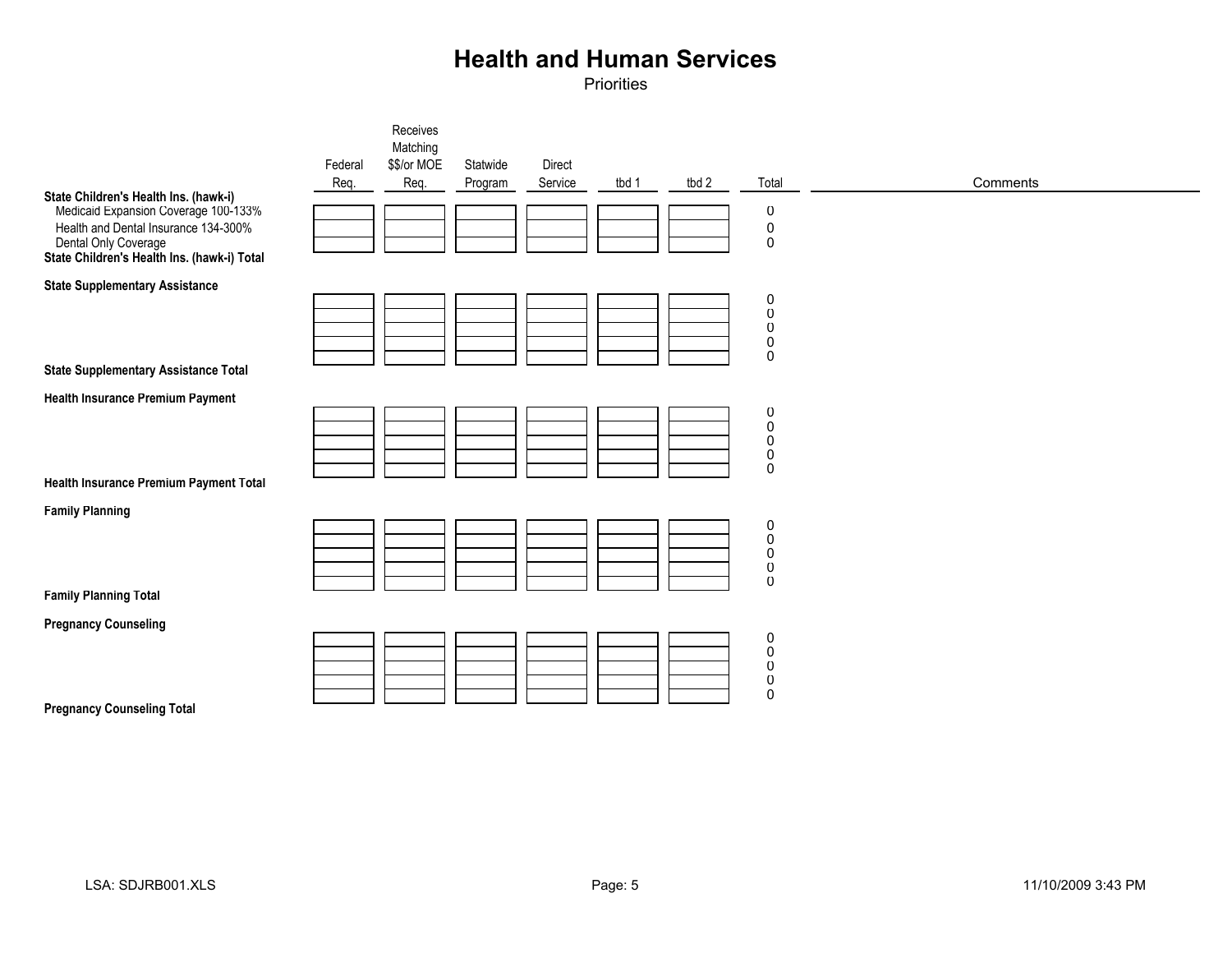|                                                                                       |         | Receives                |          |         |       |       |                                         |          |
|---------------------------------------------------------------------------------------|---------|-------------------------|----------|---------|-------|-------|-----------------------------------------|----------|
|                                                                                       | Federal | Matching<br>\$\$/or MOE | Statwide | Direct  |       |       |                                         |          |
|                                                                                       | Req.    | Req.                    | Program  | Service | tbd 1 | tbd 2 | Total                                   | Comments |
| <b>Child Care Assistance</b>                                                          |         |                         |          |         |       |       | $\pmb{0}$                               |          |
|                                                                                       |         |                         |          |         |       |       | $\mathbf 0$                             |          |
|                                                                                       |         |                         |          |         |       |       | $\mathbf 0$<br>$\pmb{0}$                |          |
|                                                                                       |         |                         |          |         |       |       | $\mathbf 0$                             |          |
|                                                                                       |         |                         |          |         |       |       | $\mathbf 0$<br>$\mathbf 0$              |          |
|                                                                                       |         |                         |          |         |       |       | $\mathbf 0$<br>$\mathbf 0$              |          |
|                                                                                       |         |                         |          |         |       |       | $\mathbf 0$                             |          |
| <b>Child Care Assistance Total</b>                                                    |         |                         |          |         |       |       |                                         |          |
| <b>Toledo Juvenile Home</b>                                                           |         |                         |          |         |       |       |                                         |          |
|                                                                                       |         |                         |          |         |       |       | 0<br>$\pmb{0}$                          |          |
|                                                                                       |         |                         |          |         |       |       | $\pmb{0}$<br>$\mathbf 0$                |          |
|                                                                                       |         |                         |          |         |       |       | $\mathbf 0$                             |          |
| <b>Toledo Juvenile Home Total</b>                                                     |         |                         |          |         |       |       |                                         |          |
| <b>Eldora Training School</b>                                                         |         |                         |          |         |       |       |                                         |          |
|                                                                                       |         |                         |          |         |       |       | $\boldsymbol{0}$<br>$\ddot{\mathbf{0}}$ |          |
|                                                                                       |         |                         |          |         |       |       | $\mathbf 0$<br>$\pmb{0}$                |          |
|                                                                                       |         |                         |          |         |       |       | $\pmb{0}$                               |          |
| <b>Eldora Training School Total</b>                                                   |         |                         |          |         |       |       |                                         |          |
| <b>Child Welfare</b>                                                                  |         |                         |          |         |       |       |                                         |          |
| Child Abuse Protection                                                                |         |                         |          |         |       |       | $\pmb{0}$<br>$\pmb{0}$                  |          |
| Community Partnerships<br>Performance Based Monitoring/QSR<br>Child Protection Center |         |                         |          |         |       |       | $\mathbf 0$<br>$\mathbf 0$              |          |
| Child Protection Center - Waterloo                                                    |         |                         |          |         |       |       | $\mathbf 0$                             |          |
| Child Abuse Assess Grant<br>Med. Exams/Child Abs. Hotline                             |         |                         |          |         |       |       | $\mathbf 0$<br>$\mathbf 0$              |          |
| <b>Community Care<br/>Diversion/Mediation Projects</b>                                |         |                         |          |         |       |       | $\mathbf 0$                             |          |
| Protective Child Care                                                                 |         |                         |          |         |       |       | $\pmb{0}$<br>$\mathbf 0$                |          |
| Family Safety, Risk, and Perm Services<br>Relative Home Studies                       |         |                         |          |         |       |       | $\mathbf 0$                             |          |
| <b>Legal Fees</b>                                                                     |         |                         |          |         |       |       | $\mathbf 0$<br>$\pmb{0}$                |          |
| Linn County Runaway Program                                                           |         |                         |          |         |       |       | $\pmb{0}$<br>$\mathbf 0$                |          |
| Minority Youth Family Projects<br>SAMSHA Grant Match                                  |         |                         |          |         |       |       | $\pmb{0}$                               |          |
| Preparation for Adult Living                                                          |         |                         |          |         |       |       | $\mathbf 0$                             |          |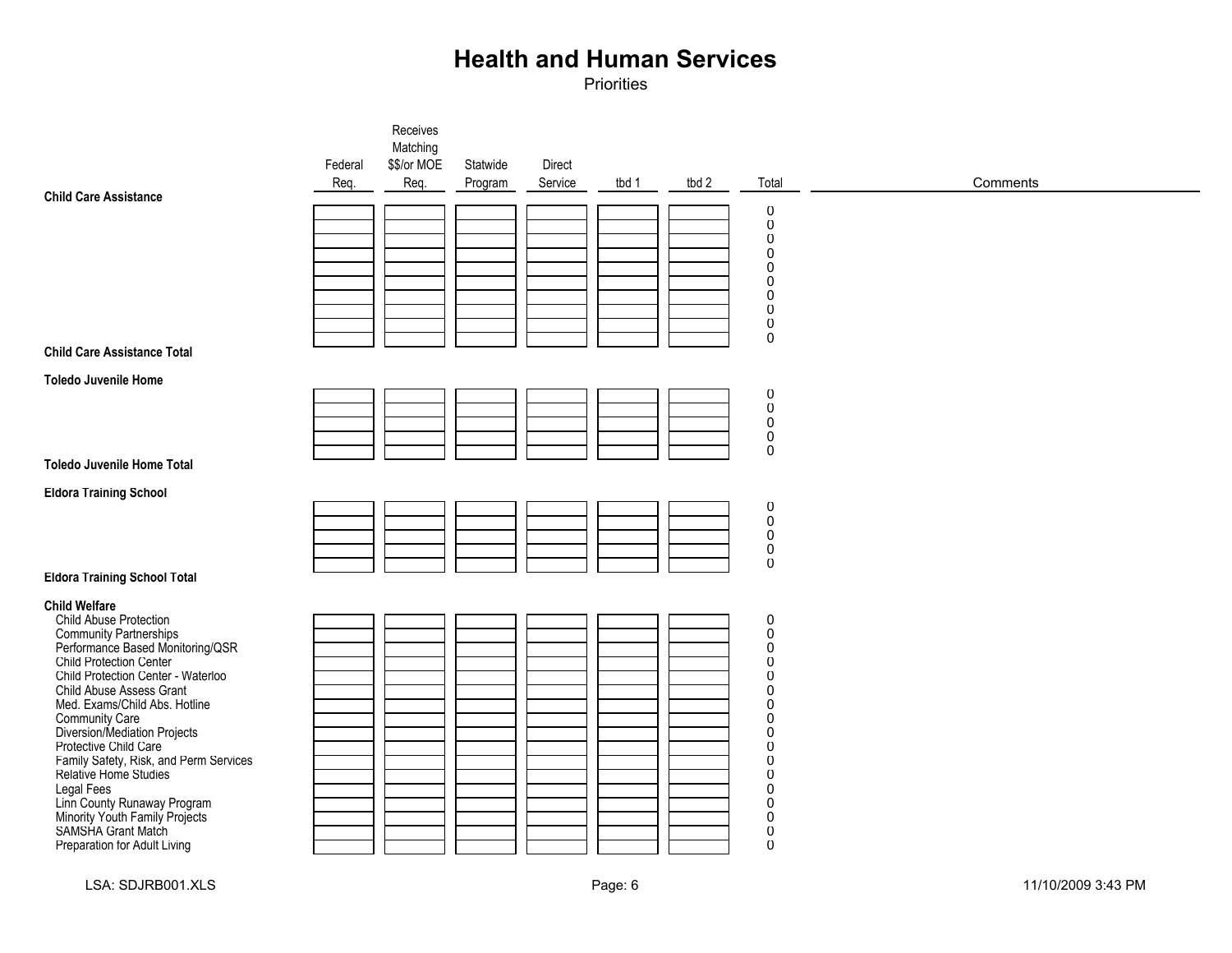|                                                       |         | Receives    |          |         |       |       |                  |          |
|-------------------------------------------------------|---------|-------------|----------|---------|-------|-------|------------------|----------|
|                                                       |         | Matching    |          |         |       |       |                  |          |
|                                                       | Federal | \$\$/or MOE | Statwide | Direct  |       |       |                  |          |
|                                                       |         |             |          |         |       |       |                  |          |
|                                                       | Req.    | Req.        | Program  | Service | tbd 1 | tbd 2 | Total            | Comments |
| Elevate                                               |         |             |          |         |       |       | ℧                |          |
| <b>Adolescent Monitoring</b>                          |         |             |          |         |       |       | 0                |          |
| Supervised Comm. Treatment                            |         |             |          |         |       |       | $\pmb{0}$        |          |
| Life Skills                                           |         |             |          |         |       |       | $\mathbf 0$      |          |
| School-Based Supervision                              |         |             |          |         |       |       | $\pmb{0}$        |          |
| Juvenile Drug Courts                                  |         |             |          |         |       |       | $\boldsymbol{0}$ |          |
| Court Ordered Services                                |         |             |          |         |       |       | $\pmb{0}$        |          |
| Family Foster Care                                    |         |             |          |         |       |       | $\pmb{0}$        |          |
| IFAPÁ Contract                                        |         |             |          |         |       |       | $\pmb{0}$        |          |
| Recruitment & Retention                               |         |             |          |         |       |       | $\pmb{0}$        |          |
| <b>Foster Parent Insurance</b>                        |         |             |          |         |       |       | $\pmb{0}$        |          |
| PMIC Trans. Foster Care Pilot                         |         |             |          |         |       |       | $\boldsymbol{0}$ |          |
| <b>Contract Manager</b>                               |         |             |          |         |       |       | $\pmb{0}$        |          |
| Shelter Care                                          |         |             |          |         |       |       | 0                |          |
| Group Care                                            |         |             |          |         |       |       | $\mathbf 0$      |          |
| Supervised Apartment Living                           |         |             |          |         |       |       | $\mathbf 0$      |          |
| Child Welfare Training                                |         |             |          |         |       |       | $\mathbf 0$      |          |
| Child Welfare Info System                             |         |             |          |         |       |       | $\boldsymbol{0}$ |          |
| Tech. for Front Line Workers                          |         |             |          |         |       |       | $\mathbf 0$      |          |
| <b>Attorney General</b>                               |         |             |          |         |       |       | $\mathsf 0$      |          |
| State Supp. Insurance Contract                        |         |             |          |         |       |       | $\mathbf 0$      |          |
| Child Welfare Services Support                        |         |             |          |         |       |       | $\mathbf 0$      |          |
| Prom. Safe Stable Families                            |         |             |          |         |       |       | $\mathbf 0$      |          |
| Reduction to eliminate TAQA                           |         |             |          |         |       |       | $\mathsf 0$      |          |
| From HITT General Child Welfare                       |         |             |          |         |       |       | $\boldsymbol{0}$ |          |
| Four Oaks Autism Grant                                |         |             |          |         |       |       | $\pmb{0}$        |          |
| Foster Care Recovery Fund Adjustment                  |         |             |          |         |       |       | $\pmb{0}$        |          |
| Restore Decat Funding from FY 2008                    |         |             |          |         |       |       | $\mathsf 0$      |          |
| Child Welfare Provider Training                       |         |             |          |         |       |       | $\pmb{0}$        |          |
| Foster and Adoptive Family Peer Support               |         |             |          |         |       |       | $\pmb{0}$        |          |
| Title IVE Eligibility and FMAP Adjustment             |         |             |          |         |       |       | $\boldsymbol{0}$ |          |
| Status Quo Funding 247 Youth                          |         |             |          |         |       |       | $\pmb{0}$        |          |
| Transfer SAMHSA Grant to Mental Health                |         |             |          |         |       |       | $\pmb{0}$        |          |
|                                                       |         |             |          |         |       |       | $\mathbf 0$      |          |
| Autism Aspergers Pilot Project<br>Child Welfare Total |         |             |          |         |       |       |                  |          |
|                                                       |         |             |          |         |       |       |                  |          |
| <b>Adoption Subsidy</b>                               |         |             |          |         |       |       |                  |          |
|                                                       |         |             |          |         |       |       | $\pmb{0}$        |          |
|                                                       |         |             |          |         |       |       | $\overline{0}$   |          |
|                                                       |         |             |          |         |       |       | $\mathsf 0$      |          |
|                                                       |         |             |          |         |       |       | $\pmb{0}$        |          |
|                                                       |         |             |          |         |       |       | $\overline{0}$   |          |
| <b>Adoption Subsidy Total</b>                         |         |             |          |         |       |       |                  |          |
|                                                       |         |             |          |         |       |       |                  |          |
|                                                       |         |             |          |         |       |       |                  |          |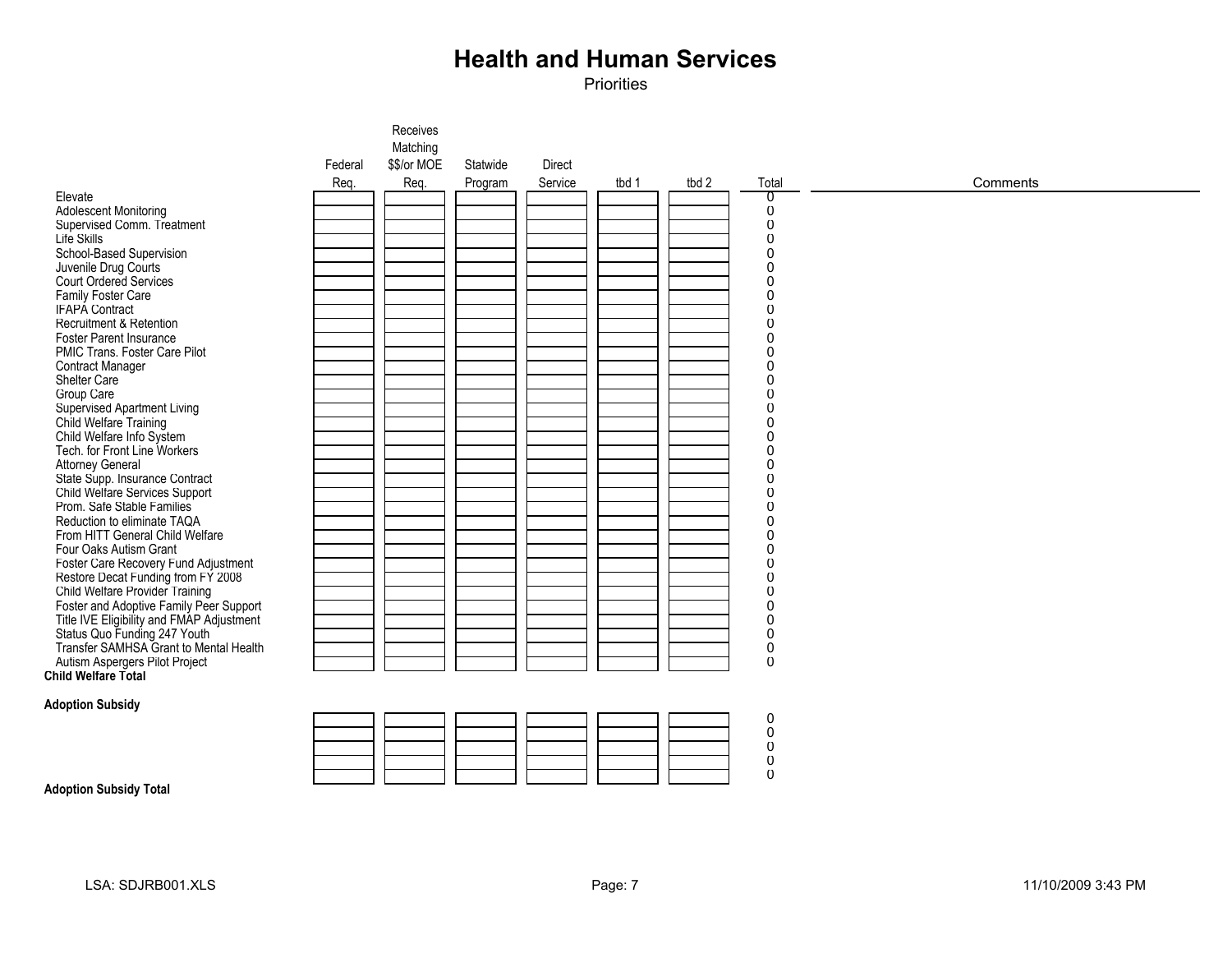| <b>Family Support Subsidy</b><br><b>Family Support Subsidy Total</b>                                                                                                                                                                                      | Federal<br>Req. | Receives<br>Matching<br>\$\$/or MOE<br>Req. | Statwide<br>Program | Direct<br>Service | tbd 1 | tbd 2 | Total<br>$\pmb{0}$<br>$\mathsf 0$<br>0<br>$\mathsf 0$<br>$\mathbf 0$                | Comments |
|-----------------------------------------------------------------------------------------------------------------------------------------------------------------------------------------------------------------------------------------------------------|-----------------|---------------------------------------------|---------------------|-------------------|-------|-------|-------------------------------------------------------------------------------------|----------|
| <b>Civil Commit. Unit for Sex Offenders</b><br>93 Court Orders Patients<br>Civil Commit. Unit for Sex Offenders Total                                                                                                                                     |                 |                                             |                     |                   |       |       | $\pmb{0}$                                                                           |          |
| <b>Cherokee MHI</b><br>6 Child Psych beds<br>6 Adolescent Psych beds<br>46 Adult Psych beds<br>Cherokee MHI Total                                                                                                                                         |                 |                                             |                     |                   |       |       | $\mathbf 0$<br>$\mathsf 0$<br>$\mathbf 0$                                           |          |
| <b>Clarinda MHI</b><br>20 Adult Psych beds<br>35 Geropsychiatric beds<br>Clarinda MHI Total                                                                                                                                                               |                 |                                             |                     |                   |       |       | $\pmb{0}$<br>$\pmb{0}$                                                              |          |
| <b>Independence MHI</b><br>15 Child Psych beds<br>10 Adolescent Psych beds<br>40 Adult Psych beds<br>30 PMIC beds<br>Independence MHI Total                                                                                                               |                 |                                             |                     |                   |       |       | $\pmb{0}$<br>$\pmb{0}$<br>$\pmb{0}$<br>$\mathbf 0$                                  |          |
| <b>Mt Pleasant MHI</b><br>14 Adult Psych beds<br>15 Dual Diagnosis beds<br>50 Substance Abuse Treatment beds<br>Mt Pleasant MHI Total                                                                                                                     |                 |                                             |                     |                   |       |       | $\pmb{0}$<br>$\pmb{0}$<br>$\pmb{0}$                                                 |          |
| <b>Glenwood Resource Center</b><br>342 ICF/MR Residential beds<br>20 Community Respite Program<br>37 Supported Community Living<br>28 Supported Employment<br>10 Community Outreach<br>8 Time-Limited Assessment<br><b>Glenwood Resource Center Total</b> |                 |                                             |                     |                   |       |       | $\pmb{0}$<br>$\mathbf 0$<br>$\mathsf{O}\xspace$<br>$\mathsf{O}\xspace$<br>$\pmb{0}$ |          |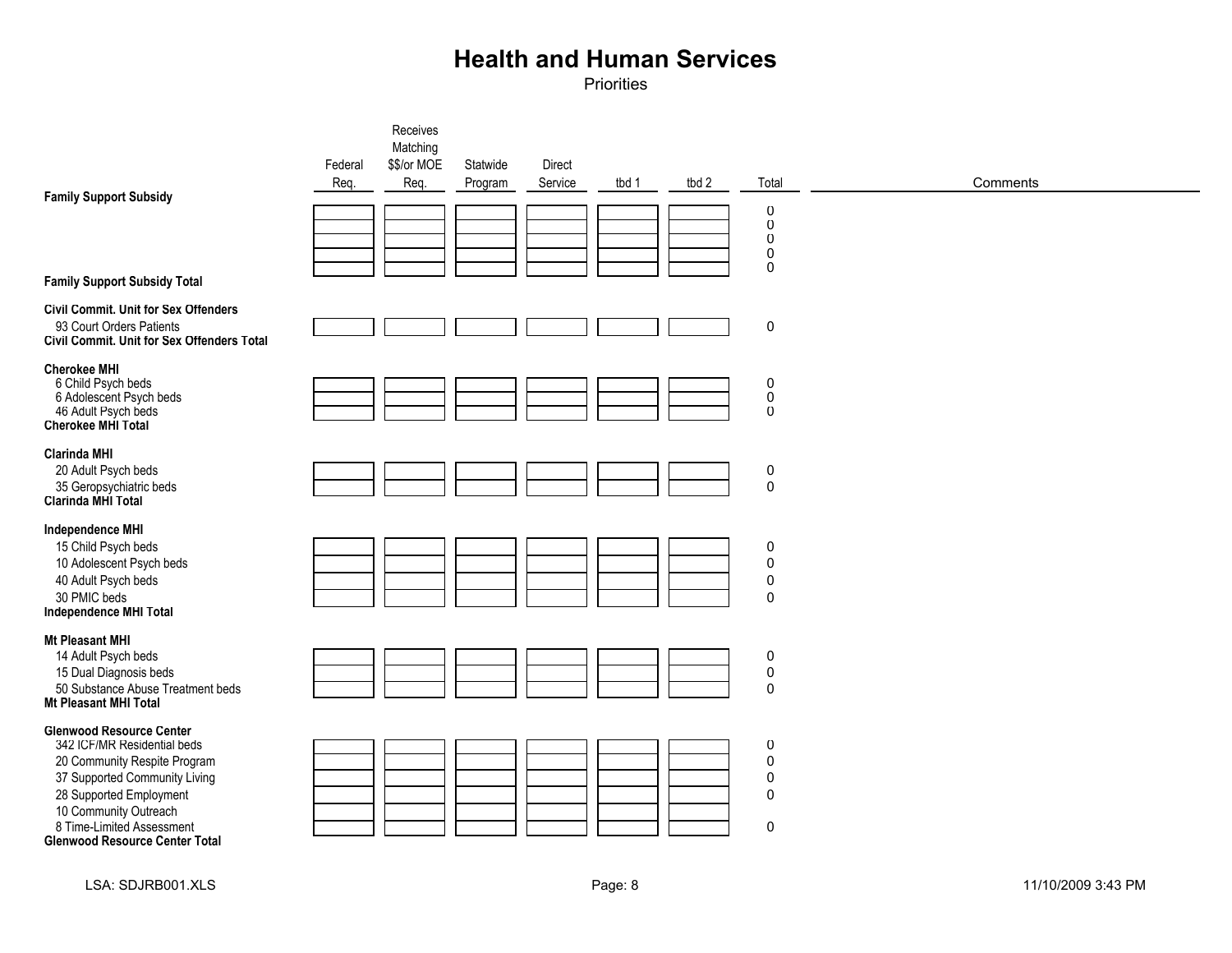Priorities

|                                                                                                                                                                                                                                                           |                 | Receives<br>Matching |                     |                   |       |       |                                                                            |          |
|-----------------------------------------------------------------------------------------------------------------------------------------------------------------------------------------------------------------------------------------------------------|-----------------|----------------------|---------------------|-------------------|-------|-------|----------------------------------------------------------------------------|----------|
|                                                                                                                                                                                                                                                           | Federal<br>Req. | \$\$/or MOE<br>Req.  | Statwide<br>Program | Direct<br>Service | tbd 1 | tbd 2 | Total                                                                      | Comments |
| <b>Woodward Resource Center</b><br>233 ICF/MR Residential beds<br>13 Community Respite Program<br>42 Supported Community Living<br>37 Supported Employment<br>14 Community Outreach<br>2 Time-Limited Assessment<br><b>Woodward Resource Center Total</b> |                 |                      |                     |                   |       |       | $\pmb{0}$<br>$\mathbf 0$<br>$\pmb{0}$<br>$\boldsymbol{0}$<br>$\mathbf 0$   |          |
| <b>Conners Training</b><br>Conners Training<br><b>Conners Training Total</b>                                                                                                                                                                              |                 |                      |                     |                   |       |       | $\pmb{0}$                                                                  |          |
| <b>MI/MR/DD State Cases</b>                                                                                                                                                                                                                               |                 |                      |                     |                   |       |       | $\pmb{0}$<br>$_{\rm 0}^{\rm 0}$<br>$\boldsymbol{0}$<br>$\mathbf 0$         |          |
| <b>MI/MR/DD State Cases Total</b>                                                                                                                                                                                                                         |                 |                      |                     |                   |       |       |                                                                            |          |
| <b>MH/DD Community Services</b><br>Direct allocation to counties<br><b>MH/DD Community Services Total</b>                                                                                                                                                 |                 |                      |                     |                   |       |       | $\pmb{0}$                                                                  |          |
| <b>MH/DD Growth Factor</b><br>Direct allocation to counties<br><b>MH/DD Growth Factor Total</b>                                                                                                                                                           |                 |                      |                     |                   |       |       | $\pmb{0}$                                                                  |          |
| <b>General Administration</b>                                                                                                                                                                                                                             |                 |                      |                     |                   |       |       |                                                                            |          |
| <b>General Administration Total</b>                                                                                                                                                                                                                       |                 |                      |                     |                   |       |       | 0<br>$\pmb{0}$<br>$\ddot{\mathbf{0}}$<br>$\pmb{0}$<br>$\pmb{0}$            |          |
| <b>Field Operations</b>                                                                                                                                                                                                                                   |                 |                      |                     |                   |       |       |                                                                            |          |
|                                                                                                                                                                                                                                                           |                 |                      |                     |                   |       |       | $_{\rm 0}^{\rm 0}$<br>$\ddot{\mathbf{0}}$<br>$\boldsymbol{0}$<br>$\pmb{0}$ |          |
| <b>Field Operations Total</b>                                                                                                                                                                                                                             |                 |                      |                     |                   |       |       |                                                                            |          |
| Volunteers                                                                                                                                                                                                                                                |                 |                      |                     |                   |       |       |                                                                            |          |

LSA: SDJRB001.XLS 11/10/2009 3:43 PM